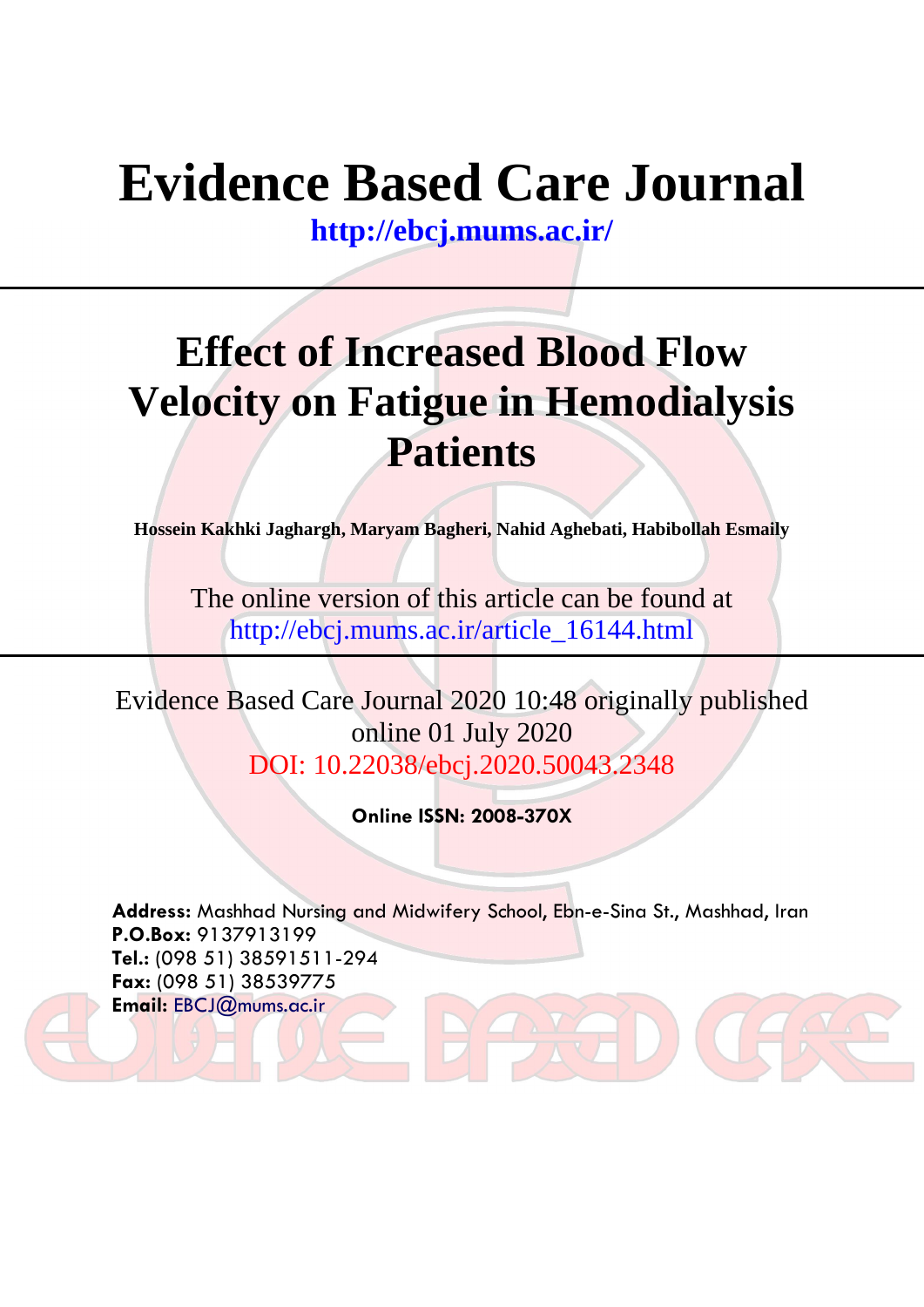Original Article





### **Effect of Increased Blood Flow Velocity on Fatigue in Hemodialysis Patients**

**Hossein Kakhki Jaghargh<sup>1</sup> , Maryam Bagheri2, 3\*, Nahid Aghebati4, 5, Habibollah Esmaily<sup>6</sup>**

**Received**: 30/06/2020 **Accepted**: 12/07/2020

Evidence Based Care Journal, 10 (2): 48-57

#### **Abstract**

**Background:** Fatigue is one of the outcomes of reduced dialysis adequacy (DA) in patients undergoing hemodialysis (HD). Accordingly, increased blood flow velocity (BFV) can be one of the strategies to enhance DA and reduce fatigue.

**Aim:** This study aimed to determine the effect of increased BFV on fatigue in HD patients.

**Method:** This two-group randomized clinical trial was conducted on 74 HD patients attending 17- Shahrivar Hospital and Shafa Dialysis Center, Mashhad, Iran, during 2018. The intervention group was subjected to 25 and 50 rounds, which were added to the mean value calculated for dialysis machine velocity. Considering the control group, the rounds of the machine were set as those mean of the first two sessions. Fatigue was measured using the standardized Multidimensional Fatigue Inventory. The blood urea nitrogen (BUN) level and DA were analyzed after the  $1<sup>st</sup>$ ,  $8<sup>th</sup>$ , and  $14<sup>th</sup>$ sessions. The data were analyzed in SPSS software (version 16) through independent t-test, repeated measures analysis of variance (ANOVA), Mann-Whitney U test, and Chi-square test.

**Results:** The mean ages of the control and intervention groups were 57.16±13.81 and 55.86±13.56 years, respectively. The results of repeated measures ANOVA showed that fatigue in the intervention group had significantly dropped during HD sessions, compared to the control group. Moreover, these patients obtained better DA (P˂0.001).

**Implications for Practice:** Increased BFV of the dialysis machine leads to improved DA, BUN removal, and reduced fatigue in HD patients, which can be recommended to nurses as an effective strategy.

**Keywords:** Blood flow velocity, Chronic kidney disease, Fatigue, Hemodialysis

<sup>1.</sup> MSc in Critical Care Nursing, School of Nursing and Midwifery, Mashhad University of Medical Sciences, Mashhad, Iran

<sup>2.</sup> Instructor, Nursing and Midwifery Care Research Center, Mashhad University of Medical Sciences, Mashhad, Iran

<sup>3.</sup> Department of Medical-Surgical Nursing, School of Nursing and Midwifery, Mashhad University of Medical Sciences, Mashhad, Iran

<sup>4.</sup> Assistant Professor, Nursing and Midwifery Care Research Center, Mashhad University of Medical Sciences, Mashhad, Iran

<sup>5.</sup> Department of Medical-Surgical Nursing, School of Nursing and Midwifery, Mashhad University of Medical Sciences, Mashhad, Iran

<sup>6.</sup> Professor, Department of Biostatistics, School of Health, Mashhad University of Medical Sciences, Mashhad, Iran

<sup>\*</sup> Corresponding author, Email: [bagheriM@mums.ac.ir](mailto:bagheriM@mums.ac.ir)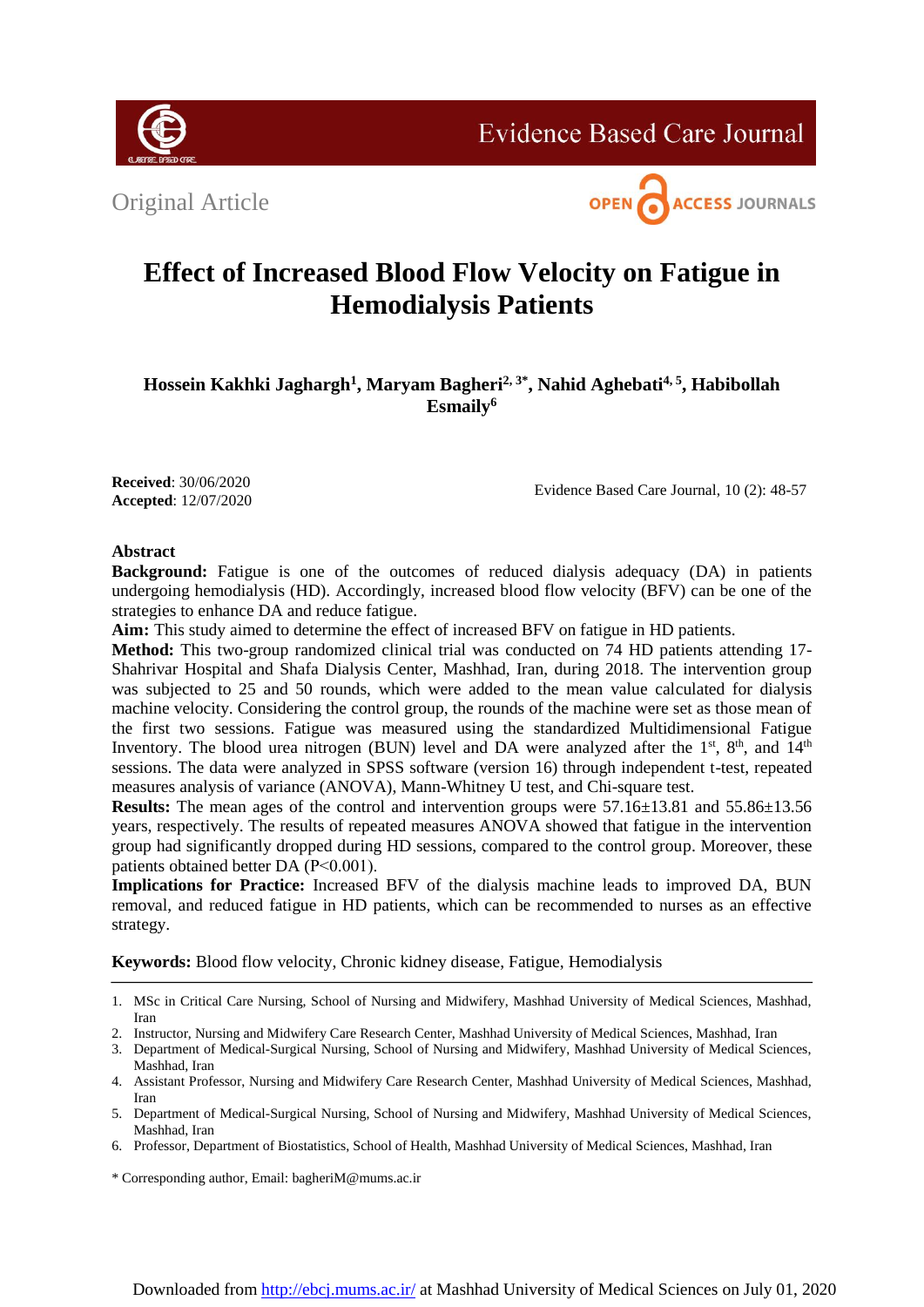#### **Introduction**

The prevalence rate of chronic kidney disease (CKD) in Iran has been reported by 680 cases per onemillion population (1) in a way that approximately 15% is annually added to these figures (2). Patients undergoing hemodialysis (HD) suffer from high fatigue with an incidence rate of 60-97% (3), and 70% of the cases are experiencing sudden extreme fatigue (4).

The NANDA International (formerly the North American Nursing Diagnosis Association) has accordingly defined fatigue as the development of asthenia, also known as weakness, lethargy, burnout, lack of energy, as well as a low capacity for physical and mental activities (5). The given complication does not have a single cause, and several factors might be involved in its development, especially in HD patients, including physiological changes (especially high blood urea nitrogen [BUN] levels and low hemoglobin count), medications and their side effects, nutritional deficiencies, and psychological factors, such as depression and sleep disorders (6).

This multidimensional phenomenon with its chronic and debilitating nature in patients undergoing HD can lead to a decline in self-care activities and limited role-plays, thereby reducing abilities in individuals to perform daily living activities in the event of being exacerbated and stabilized (7).

Attributable to the nature of the gradual onset of fatigue, the HD patients may assume this complication as a natural component of CKD and adapt with low levels of energy though they may not be aware of the severity of damages to themselves. Therefore, if nurses do not ask questions about this condition, this common problem remains unknown since patients might not speak a word of it (8). Fatigue in patients affected with CKD is far more important where 94% of these individuals are more inclined to increase their levels of energy through undergoing HD (9). As a result, assessment and management of fatigue are of significance in improving clinical performance and quality of life in these patients (10).

It is of note that fatigue can be reported as a whole or in multiple dimensions. Reports on fatigue dimensions can thus help have better management in this regard by obtaining more details of this phenomenon. In this respect, general fatigue (i.e., fatigue during individuals' daily activities), physical fatigue (i.e., bodily sensations), mental fatigue (cognitive symptoms in an individual), as well as fatigue due to reduced activity and motivation to start any other activities can be pointed out among the main dimensions (11).

Currently, pharmaceutical and non-pharmaceutical interventions are being applied to manage and treat fatigue. However, as cited in the related literature, numerous limitations and obstacles to the use of such treatments have drawn attention to fatigue as one of the factors agonizing HD patients (12). For instance, intravenous vitamin C as an effective drug in moderating fatigue (5) might be associated with complications, such as lysis of red blood cells and anemia, hyperuricemia, diarrhea, as well as nausea, and vomiting in these patients (13). Non-pharmaceutical interventions to treat fatigue (e.g. transcutaneous electrical acupoint stimulation [TEAS]) (6), progressive muscle relaxation (7), and sports (14) also have their limitations.

Accordingly, factors, such as a need for patients' active involvement, long-time patient training, no supervision on performing related home activities by a nurse  $(7, 15)$ , and non-applicability of these methods for all HD patients (14) have been far taken into account as barriers to patients' failure in completing them. The presence of these shortcomings to make the best use of such procedures during HD has consequently led to considering other interventions to diminish fatigue in patients accompanied by minimal problems and complications.

As one of the duties of dialysis nurses is to set up dialysis machines, such as adjusting blood flow velocity (BFV), determining solution temperature, selecting filter type, and specifying dialysate solution osmolality (i.e., sodium concentration) (16), these individuals perform such set-ups concerning vital signs, patient tolerance, and monthly test results, including BUN, serum phosphorus, and potassium levels.

The BFV during HD indicates the volume of blood pumped through the arterial needle by the pump of the dialysis machine per minute of a patient's body into an arterial tube. The given amount is recommended between 200 and 500 cc/min based on the needle size used (17). An increase in the BFV of dialysis machines in a safe mode can be thus one of the interventions practiced by dialysis nurses during this procedure. Today, research is being conducted on the effects of increased BFV on dialysis adequacy (DA), BUN removal (18-21), HD complications (22, 23), sleep disorders, uremic pruritus (24), as well as mortality rate (25) in HD patients. According to these studies, increased BFV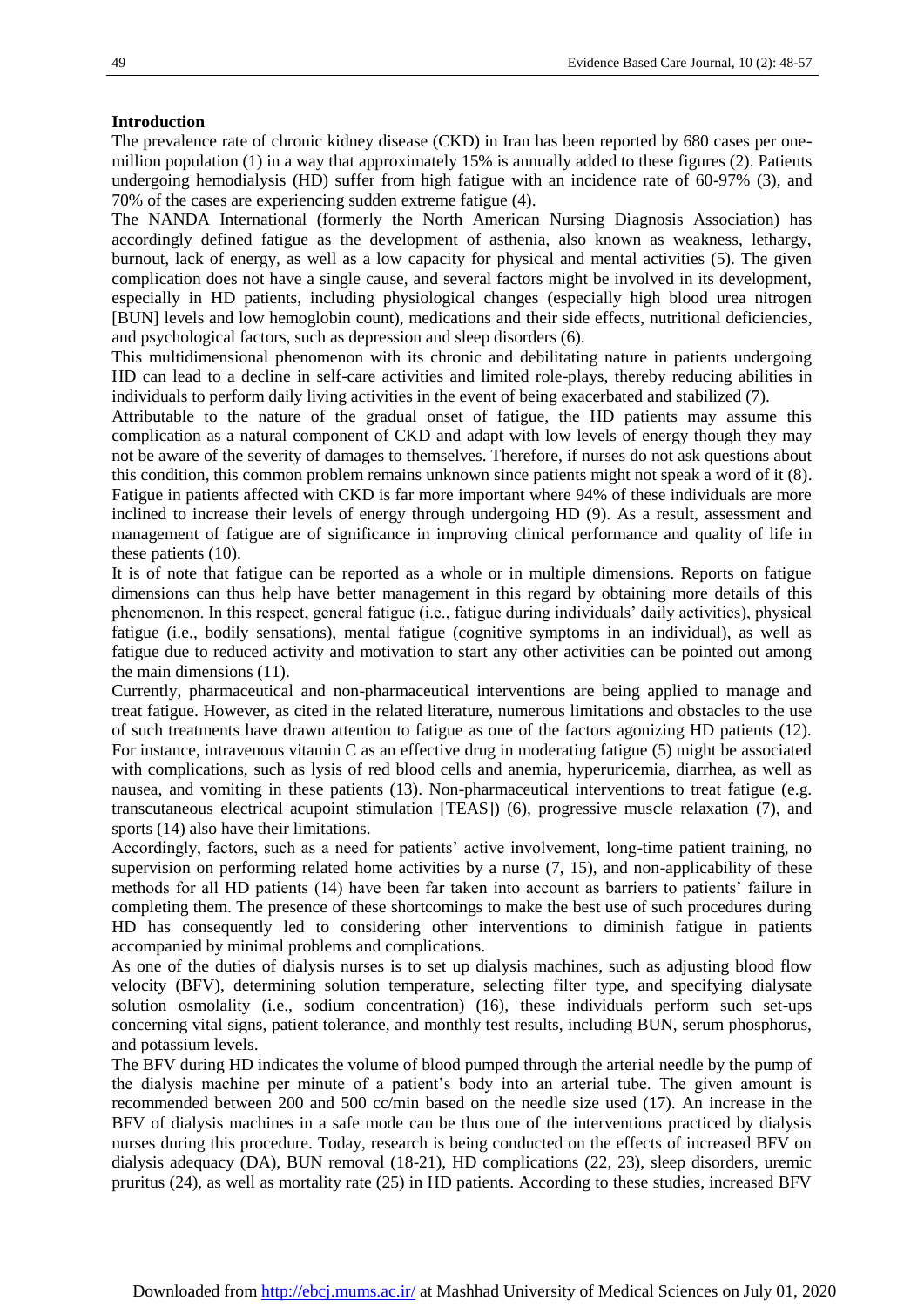It should be noted that uremic toxins are among the causes of protein-energy wasting, inducing fatigue, asthenia, and lethargy in HD patients. Since BUN clearance plays an important role in DA (17), it seems that increased BFV during HD followed by acceptable recovery and BUN clearance (18, 20) are expected to reduce fatigue, particularly in the dimensions of general fatigue and physical fatigue.

Since no study has been carried out so far to measure the effect of increased BFV in patients undergoing HD on fatigue, a question arises whether increased BFV reduces fatigue in HD patients or not and how much escalation can meet this objective. The present study aimed to determine the effect of increased BFV on fatigue in patients undergoing HD.

#### **Methods**

This clinical single-blind randomized controlled trial was conducted in 2018. The statistical population included HD patients attending 17-Shahrivar Hospital and Shafa Dialysis Center, Mashhad, Iran. It is worth mentioning that they were unaware of being assigned to control or intervention groups. Cohen's d based on at least 70% effect size, 95% confidence interval (CI), and 80% test power were used (26) to determine the sample size. The sample size was accordingly estimated to be 35 individuals in each group; however, taking the possibility of 10% sample attrition into account to achieve better results, the sample size was considered equal to 40 people in each group.

The participants were selected based on the inclusion criteria using a convenience sampling method. Subsequently, the simple random sampling method and random numbers were employed to assign them to intervention and control groups via the website www.randomization.com. This meant that numbers 1 to 100 were given to the software at the beginning and the first 50 random numbers were then assigned to the intervention group. Following that, the second 50 random numbers were placed in the control group. In the next stage, the first patient meeting the inclusion criteria was assigned with number 1 and this procedure continued until the sample size was completed. The number given to each participant was consequently checked in the list of random numbers. If the participants' codes were in the list of the numbers for the intervention group, the patients could be assigned to the intervention group. On the other hand, if the participants' codes were on the list of the numbers for the control group, the patients could be placed in the control group.

The inclusion criteria were: 1) ability to read and write, 2) minimum six months of HD, 3) three 4-h HD sessions a week, 4) arteriovenous fistula or graft, 5) no history of HD complications, such as impaired hemodynamics in the past months, 6) no development of chronic physical disorders (e.g., debilitating cardiovascular and respiratory diseases or stage-4 cancer approved by physicians working in relevant departments), 7) no amputated upper and lower extremities, 8) mean pump rounds of 300 and/or less than 300 (cc/min) in two sessions before sampling, and 9) development of no psychological disorders, such as severe depression.

On the other hand, the patients with severe anemia (hemoglobin concentraction˂8 mg/dl), bleeding, and infection, as well as a crisis in the past six months, and those who underwent kidney transplant during the study and were hospitalized followed by some complications, such as increased BFV (e.g., restlessness, muscle cramps, nausea and vomiting, shortness of breath, and low blood pressure) along with the patients who were unwilling to continue the intervention were excluded from the study.

The data were collected using a demographic/disease characteristics form, patient records, laboratory test checklist, and the standardized Multidimensional Fatigue Inventory (MFI) to assess fatigue. The 20-item MFI included five separate dimensions of general, physical, and mental fatigue, as well as fatigue due to reduced activity and motivation. This questionnaire could be administered to a population of patients and healthy individuals. Each dimension was also comprised of four items scored on a 5-point Likert-type scale (minimum and maximum scores of 1 and 5, respectively). Therefore, the score of each dimension could be from 4 to 20, and the total score of the fatigue determined through the sum of scores from dimensions could be between 20 and 100.

The MFI was firstly developed by Smets in 1995, and its reliability was estimated at 0.84 using the Cronbach's alpha method (11). This researcher also administered the given questionnaire for the first time to patients with cancer undergoing radiation therapy and reported the range of Cronbach's alpha coefficient between 0.79 and 0.93 for different dimensions of fatigue (27). According to the MFI's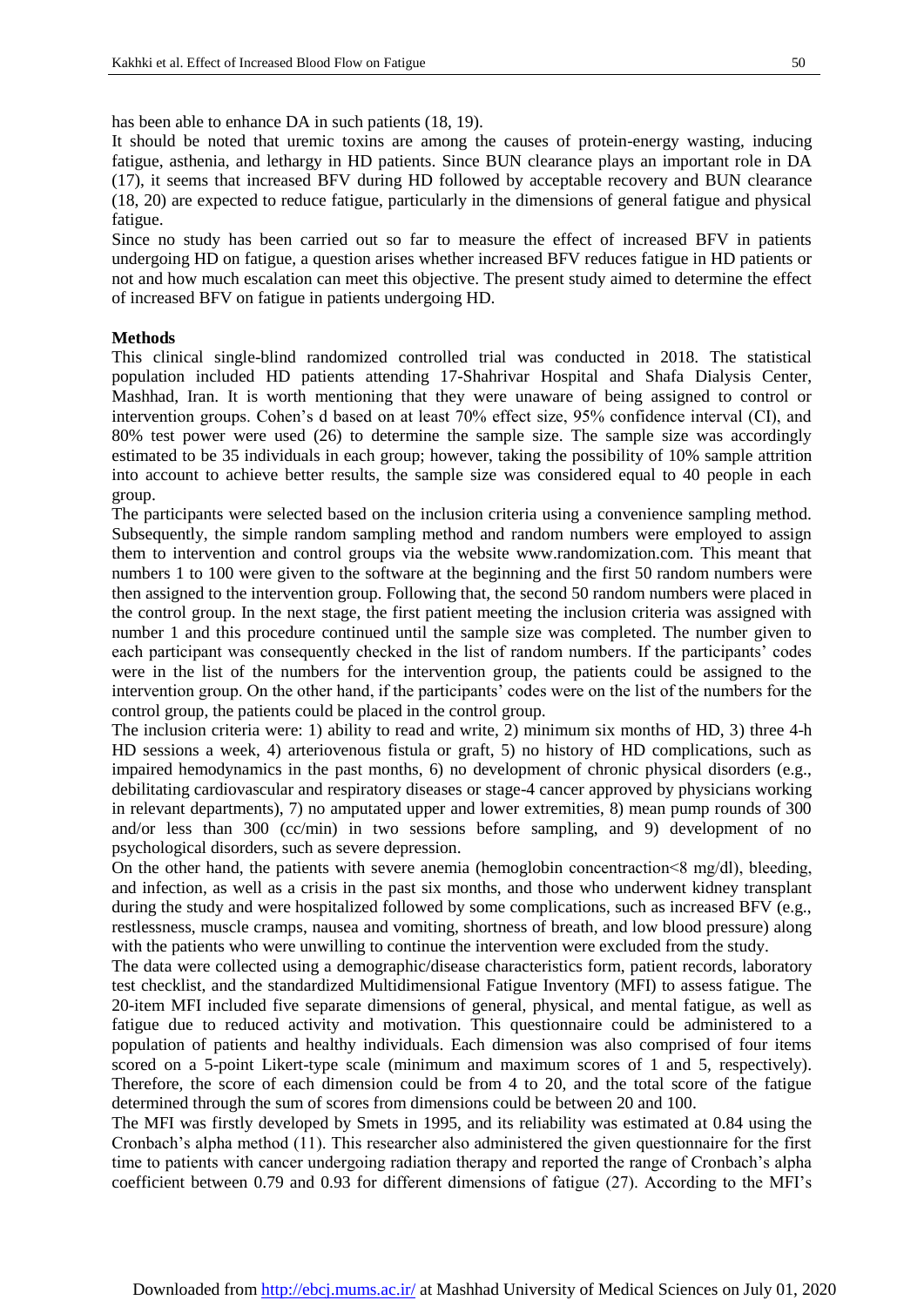instructions, fatigue could be questioned in the last few days. This questionnaire has been also utilized on patients undergoing HD in several investigations in Iran (5, 28, 29, 30). In the present study, the reliability of the questionnaire was determined before the onset of the main study on 20 HD patients, and its Cronbach's alpha coefficient was obtained at 0.893. In addition, Cronbach's alpha coefficient for different dimensions of fatigue was calculated between 0.80 and 0.94.

To fulfill the research procedure, the researcher stayed on patients' bedside at the beginning of the study and obtained written consent from them. Subsequently, demographic/disease characteristics information form and patient records along with MFI were reviewed and completed. Afterward, in the first two sessions, the pump rounds of the dialysis machine (i.e. BFV) were recorded, and their mean values were calculated in this study.

After the random assignment of the participants to control or intervention group, 25 rounds were added to the mean BFV of the first two sessions from the  $3<sup>rd</sup>$  to  $8<sup>th</sup>$  sessions, and the MFI was completed at the end of the  $8<sup>th</sup>$  session if the participants were in the intervention group. From the  $9<sup>th</sup>$ to the 14<sup>th</sup> sessions, 50 rounds were also added to the initial BFV mean value. At the end of the 14<sup>th</sup> session, the MFI was re-completed by the participants. The BUN level, DA, as well as all patients' test results were correspondingly recorded in the  $1<sup>st</sup>$  and the  $14<sup>th</sup>$  sessions before and after HD. Considering DA (Kt/V), it was calculated and recorded based on the BUN levels before and after HD, HD time, and weight gain in patients between two sessions using the software available in the departments.

According to the guidelines of the Handbook of Dialysis by Daugerdas et al., acceptable pump velocity could be expressed based on the needle size applied. Following the instructions in this book, the permissible maximum pump velocity was 350 cc/min for needle size 16, which could be changed corresponding to the patient's tolerance (17). Given that needle size 16 was being used for all HD patients in the present study, they were allowed to have a maximum of 350 rounds in terms of velocity increase in the dialysis machine. However, based on the results of the studies, this change in the rounds of the machine was gradually adjusted regarding the initial round mean values for each patient (24).

As can be seen in Table 1, the maximum mean pump velocity in patients in the present study was less than 300 rounds, which was less than 350 rounds per minute (rpm) as the allowable velocity including an increase of 50 rounds. Therefore, according to the mean value of the two previous sessions, as the mean was less than 300, increased pump rounds for patients could be considered for two stages, namely, 25 and 50 rounds. During two weeks, increased pump rounds for 25 rpm, and in the next two weeks, 50 rpm was taken into account. This increasing trend was designed according to a previously conducted study (24).

If the participants were assigned to the control group, the pump rounds were the same as the mean value for the first two sessions as usual from the  $3<sup>rd</sup>$  session to the  $14<sup>th</sup>$  session. The MFI was also completed by the patients in the  $1<sup>st</sup>$  session and at the end of the  $8<sup>th</sup>$  and  $14<sup>th</sup>$  sessions. The BUN level, DA, and patient's test results in the 1<sup>st</sup> and 14<sup>th</sup> sessions were also recorded in this study.

Given that the maximum BFV adjustable by the dialysis machine could depend on needle size used (17), the needle size for all patients was selected 16 in the dialysis departments of the present study. Accordingly, the maximum BFV of 350 cc/min was considered in this study (17).

All through the HD procedure, participants' hemodynamic status and clinical symptoms were carefully monitored every hour, and in case of hemodynamic disturbances and intolerance (i.e., severely low blood pressure, muscle cramps, nausea and vomiting, shortness of breath, and balance disorder), the BFV was reduced once again. If necessary, medical treatments were delivered to these patients, and they were excluded from the study.

In total, three participants in the control group were removed from the study due to death  $(n=1)$ , kidney transplant  $(n=1)$ , and hospitalization  $(n=1)$ . Moreover, three participants in the intervention group were excluded from the study due to hospitalization  $(n=1)$ , unwillingness to continue the study  $(n=1)$ , and intolerance to increased pump rounds  $(n=1)$ . Accordingly, 74 participants remained until the study was completed.

All the participants received HD through the Farzinius Medical Care dialysis machine with fixed bicarbonate solution and constant flow velocity of dialysis solution (for low flux filters of 500 cc/min and high flux filters of 800 cc/min) at a constant temperature of 37°C. The dialysis machine was initially calibrated weekly.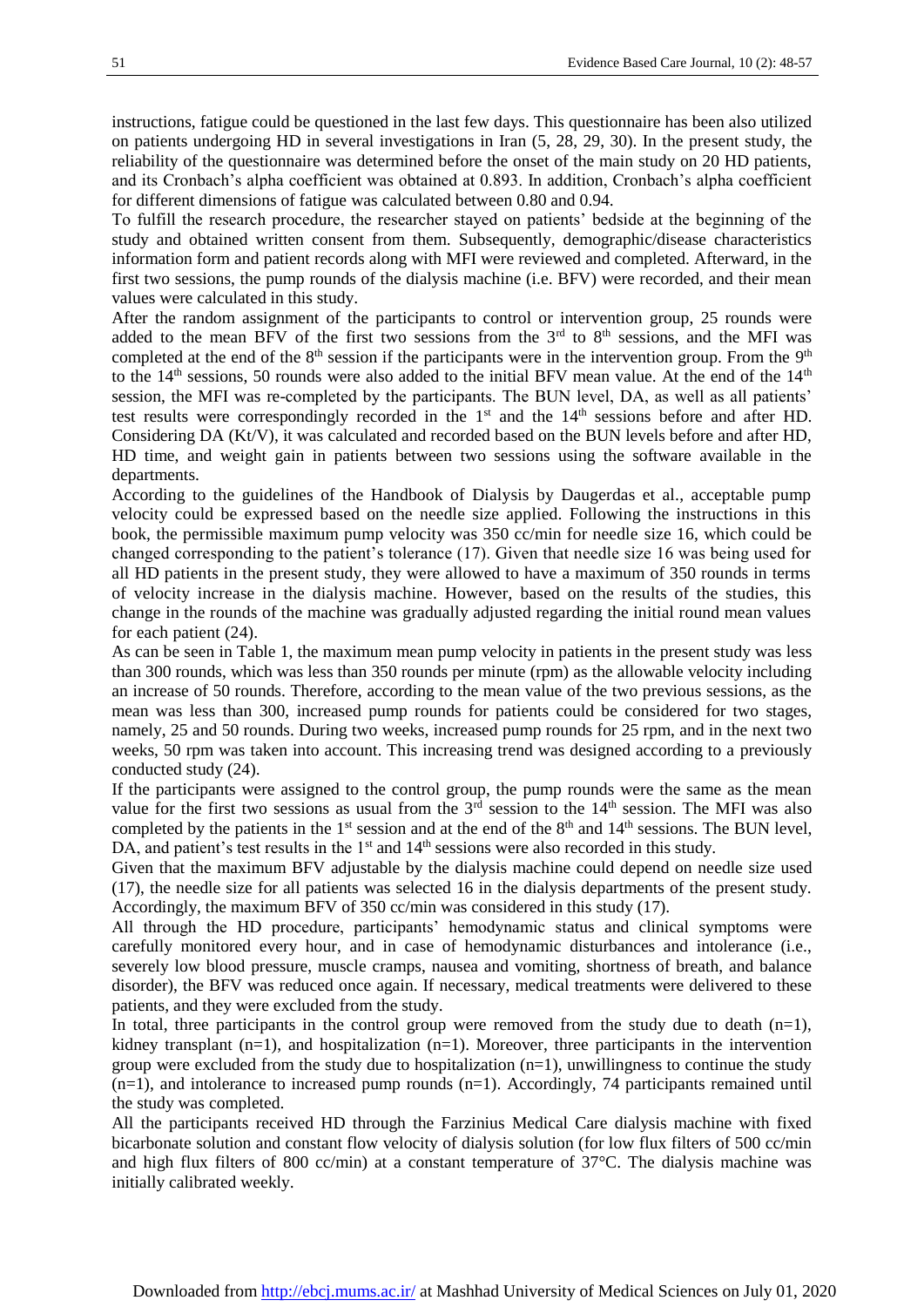| Table 1. Comparison of demographic/disease variables in control and intervention groups |  |
|-----------------------------------------------------------------------------------------|--|
|                                                                                         |  |

|                                                                         | Control group                    | Intervention group               | Statistical          |
|-------------------------------------------------------------------------|----------------------------------|----------------------------------|----------------------|
| Variable                                                                | $(n=37)$                         | $(n=37)$                         | tests                |
| Age                                                                     | 57.16±13.81                      | 55.86±13.56                      | $P=0.68$             |
| Gender                                                                  |                                  |                                  |                      |
| Female                                                                  | 20(54.1)                         | 20(54.1)                         | $P=1$                |
| Male                                                                    | 17(45.9)                         | 17(45.9)                         |                      |
|                                                                         |                                  |                                  |                      |
| History of taking sleeping pills                                        |                                  |                                  |                      |
| Yes                                                                     | 8(21.6)                          | 7(18.9)                          |                      |
| N <sub>o</sub>                                                          | 29 (78.4)                        | 30(81.1)                         | $P=0.77$             |
|                                                                         |                                  |                                  |                      |
| Taking L-Carnitine                                                      |                                  |                                  |                      |
| Yes                                                                     | 4(10.8)                          | 3(8.1)                           | $P=0.69$             |
| N <sub>0</sub>                                                          | 33 (89.2)                        | 34 (91.9)                        |                      |
|                                                                         |                                  |                                  |                      |
| Taking Erythropoietin                                                   |                                  |                                  |                      |
| Yes                                                                     | 32(86.5)                         | 26(70.3)                         | $P=0.09$             |
| No                                                                      | 5(13.5)                          | 11(29.7)                         |                      |
| Mean BFV with high-flux filters                                         | $293.5 \pm 7.3$                  | $299.1 \pm 3.1$                  | P < 0.001            |
| Mean BFV with low-flux filters                                          | $272.7+9.1$                      | $279.1 \pm 4.5$                  | P < 0.001            |
| HD duration (month)                                                     | $36.9 \pm 35.5$                  | $55.9 \pm 58.1$                  | $P=0.095$            |
| Pre-intervention DA                                                     | $1.2 \pm 0.2$                    | $1.2 \pm 0.2$                    | $P=0.89$             |
| Post-intervention DA                                                    | $1.2 \pm 0.1$                    | $1.3 \pm 0.1$                    | $P=0.001$            |
| BUN level after the $1st$ two sessions of HD                            |                                  |                                  |                      |
| before intervention                                                     | $44.2 \pm 16.5$                  | $39.2 \pm 14.0$                  | $P=0.16$             |
|                                                                         |                                  |                                  |                      |
| BUN level after 14 <sup>th</sup> sessions of HD                         |                                  |                                  |                      |
| after intervention                                                      | $46.3 \pm 14.5$                  | $38.1 \pm 11.1$                  | $P=0.008$            |
|                                                                         |                                  |                                  |                      |
| Pre-intervention hemoglobin count<br>Post-intervention hemoglobin count | $11.0 \pm 1.3$<br>$11.1 \pm 1.3$ | $11.2 \pm 1.8$<br>$10.9{\pm}2.0$ | $P=0.45$<br>$P=0.69$ |
|                                                                         |                                  |                                  |                      |

The study protocol was approved by the Ethics Committee of Mashhad University of Medical Sciences, Mashhad, Iran, (IR.MUMS.REC.1395.612) to conduct the study and make the necessary arrangements with 17-Shahrivar Hospital and Shafa Dialysis Center in Mashhad, Iran. Subsequently, the required permission and written informed consent were obtained from the authorities and the participants, respectively, to fulfill the ethical considerations in this study.

The data were analyzed in SPSS software (version 16) through independent t-test, repeated-measures ANOVA, Mann Whitney U test, and Chi-square test. In all tests, a p-value less than 0.05 was considered statistically significant.

#### **Results**

The mean±SD ages of the participants in control and intervention groups were 57.1±13.8 and 55.8±13.5 years, respectively. However, the independent t-test results showed no significant difference between these two groups in this respect  $(P=0.68)$ . The Chi-square test results also demonstrated that the participants in both intervention and control groups were homogenous in terms of gender (P=1), as well as the history of taking sleeping pills (P=0.77), L-Carnitine (P=0.69), and Erythropoietin (P=0.09). Considering hemoglobin count before (P=0.45) and after (P=0.69) the intervention, there was no significant difference between the patients in this regard (Table 1).

Before the intervention, total fatigue mean±SD scores of the participants were 80.7±12.7 and 78.9±13.5 in the control and intervention groups, respectively. The Mann Whitney U test results similarly established no significant difference in terms of total mean scores of fatigue in the control and intervention groups at the pre-intervention stage  $(P=0.57)$ .

In addition, the results of data analysis using repeated measures ANOVA indicated that the total fatigue mean scores of the participants in the intervention group had significantly reduced gradually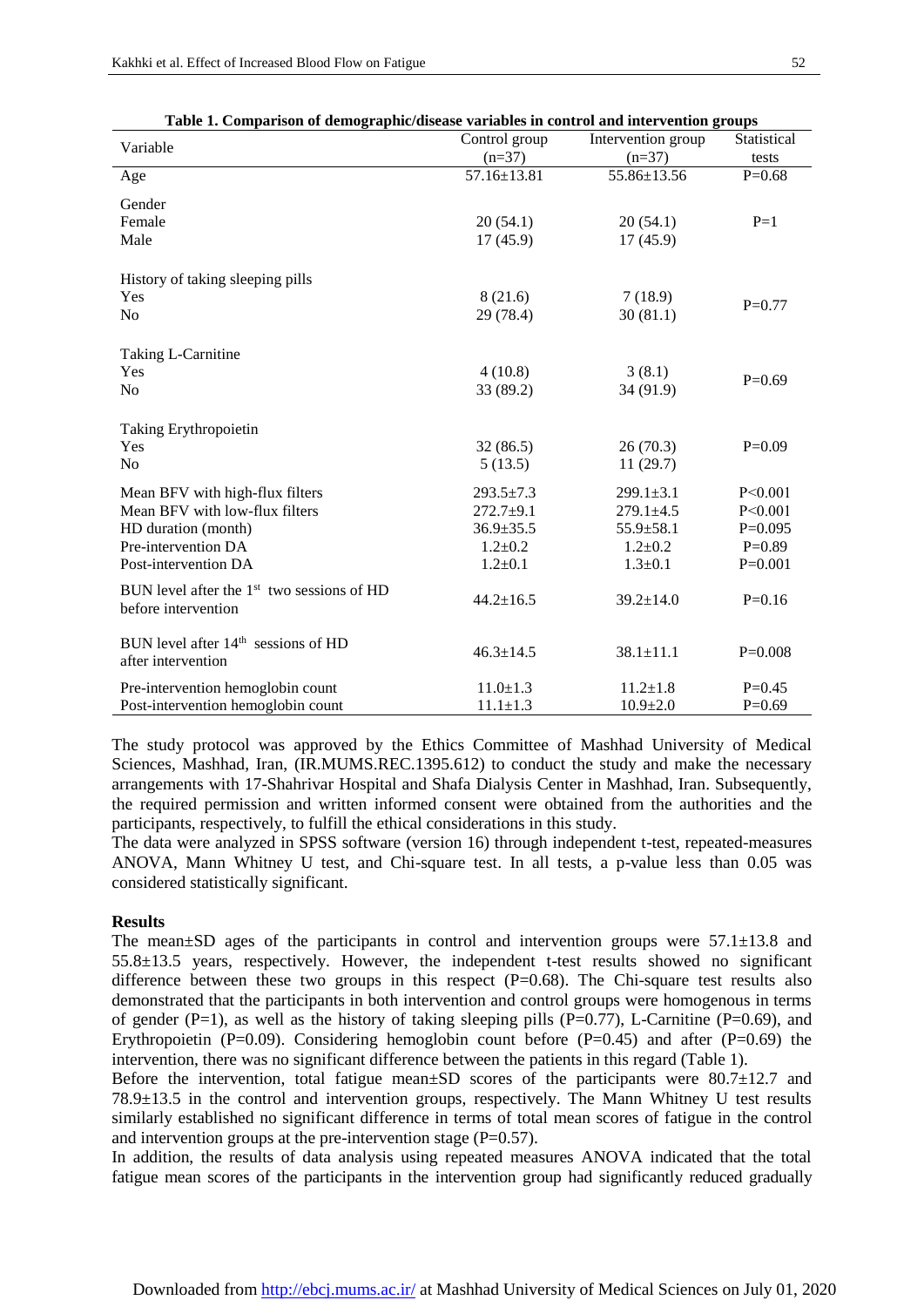after being measured before the intervention, after the  $8<sup>th</sup>$  session (i.e., two weeks), and after the  $14<sup>th</sup>$ session (i.e., four weeks) (F=98.00, P≤0.001). The given test did also show a significant difference between the intervention and control groups in terms of the reduced level of fatigue (F=99.27, P≤0.001). The results of repeated measures ANOVA also illustrated a significant and gradual decline in the fatigue mean score of the participants in the intervention group regarding the five dimensions of general, mental, and physical fatigue, as well as fatigue due to reduced activity and motivation before the intervention, and after the  $8<sup>th</sup>$  (two weeks), as well as  $14<sup>th</sup>$  sessions (four weeks) (P≤0.001).

Accordingly, there was a statistically significant difference between the intervention and control groups in terms of the reduced level of fatigue (P≤0.001) (Table 2).

In a similar vein, the results of the independent t-test indicated that the intervention group had significant improvements in DA after four weeks, compared to the pre-intervention stage  $(P=0.001)$ and the control group. On the other hand, the results of data analysis demonstrated no statistically significant difference between the control and intervention groups regarding the mean changes in BUN levels in the first two sessions before and after HD (P=0.16). However, the mean changes in BUN levels in the intervention group in the  $14<sup>th</sup>$  session before and after HD were significantly different from those of the control group  $(P=0.008)$ . In other words, BUN removal in the intervention group was higher than that in the control group.

Accordingly, Pearson's correlation coefficient showed a reverse but significant relationship between DA and fatigue in the study participants (P=0.032, r=0.250). In other words, improved DA could moderate fatigue, and there was also a direct relationship between BUN levels and fatigue (P=0.049, r=0.230). Accordingly, increased BUN removal led to a reduction in fatigue.

| Variable                                                                | Control group    | Intervention group | Repeated measures |
|-------------------------------------------------------------------------|------------------|--------------------|-------------------|
|                                                                         | Mean±SD          | Mean±SD            | <b>ANOVA</b>      |
| General fatigue after the 1 <sup>st</sup> session of HD                 | $16.1 \pm 2.5$   | $16.0 \pm 3.0$     | Time effect       |
| General fatigue after the 8 <sup>th</sup> session                       | $15.7 \pm 2.5$   | $12.6 \pm 2.2$     | $P \le 0.001$     |
| General fatigue after the 14 <sup>th</sup> session                      | $16.1 \pm 3.0$   | $8.7 \pm 2.5$      | Group effect      |
|                                                                         |                  |                    | $P \le 0.001$     |
| Physical fatigue after the $1st$ session of HD                          | $17.4 \pm 3.2$   | $17.3 \pm 3.0$     | Time effect       |
| Physical fatigue after the $8th$ session                                | $17.3 \pm 3.3$   | $13.7 \pm 2.4$     | $P \le 0.001$     |
| Physical fatigue after the 14 <sup>th</sup> session                     | $18.0 \pm 3.3$   | $10.3 \pm 2.2$     | Group effect      |
|                                                                         |                  |                    | $P \le 0.001$     |
| Mental fatigue after the 1 <sup>st</sup> session of HD                  | $14.6 \pm 3.6$   | $13.8 \pm .3.7$    | Time effect       |
| Mental fatigue after the 8 <sup>th</sup> session                        | $14.4 \pm 3.4$   | $10.5 \pm 3.2$     | $P \le 0.001$     |
| Mental fatigue after the $14th$ session                                 | $13.7 \pm 3.6$   | $6.4 \pm 2.6$      | Group effect      |
|                                                                         |                  |                    | $P \le 0.001$     |
| Fatigue due to reduced activity after the 1 <sup>st</sup>               |                  |                    | Time effect       |
| session of HD                                                           | $17.86 \pm 3.1$  | $17.7 \pm 3.2$     | $P \le 0.001$     |
| Fatigue due to reduced activity after the $8th$                         | $17.7 \pm 3.0$   | $14.5 \pm 5.6$     | Group effect      |
| session                                                                 |                  |                    | $P \le 0.001$     |
| Fatigue due to reduced activity after the 14 <sup>th</sup>              | $18.0 \pm 2.8$   | $10.6 \pm 2.6$     |                   |
| session                                                                 |                  |                    |                   |
| Fatigue due to reduced motivation after the 1 <sup>st</sup>             | $14.62 \pm 2.91$ | $14.10 \pm 3.06$   | Time effect       |
| session of HD                                                           |                  |                    | $P \le 0.001$     |
| Fatigue due to reduced motivation after the $8th$                       | $14.7 + 2.7$     | $11.2 \pm 2.4$     | Group effect      |
| session                                                                 |                  |                    | $P \le 0.001$     |
| Fatigue due to reduced motivation after the 14 <sup>th</sup><br>session | $14.9 \pm 2.6$   | $8.0 \pm 2.5$      |                   |
|                                                                         |                  |                    |                   |
| Total fatigue score after the 1 <sup>st</sup> session of HD             | $80.7 \pm 12.7$  | $78.9 \pm 13.5$    | Time effect       |
| Total fatigue score after the 8 <sup>th</sup> session                   | $80.2 \pm 11.9$  | $62.6 \pm 12.0$    | $P \le 0.001$     |
| Total fatigue score after the 14 <sup>th</sup> session                  | $80.8 \pm 12.9$  | $44.1 \pm 9.7$     | Group effect      |
|                                                                         |                  |                    | $P \le 0.001$     |

**Table 2. Mean±SD scores of fatigue dimensions and total fatigue score in control and intervention groups**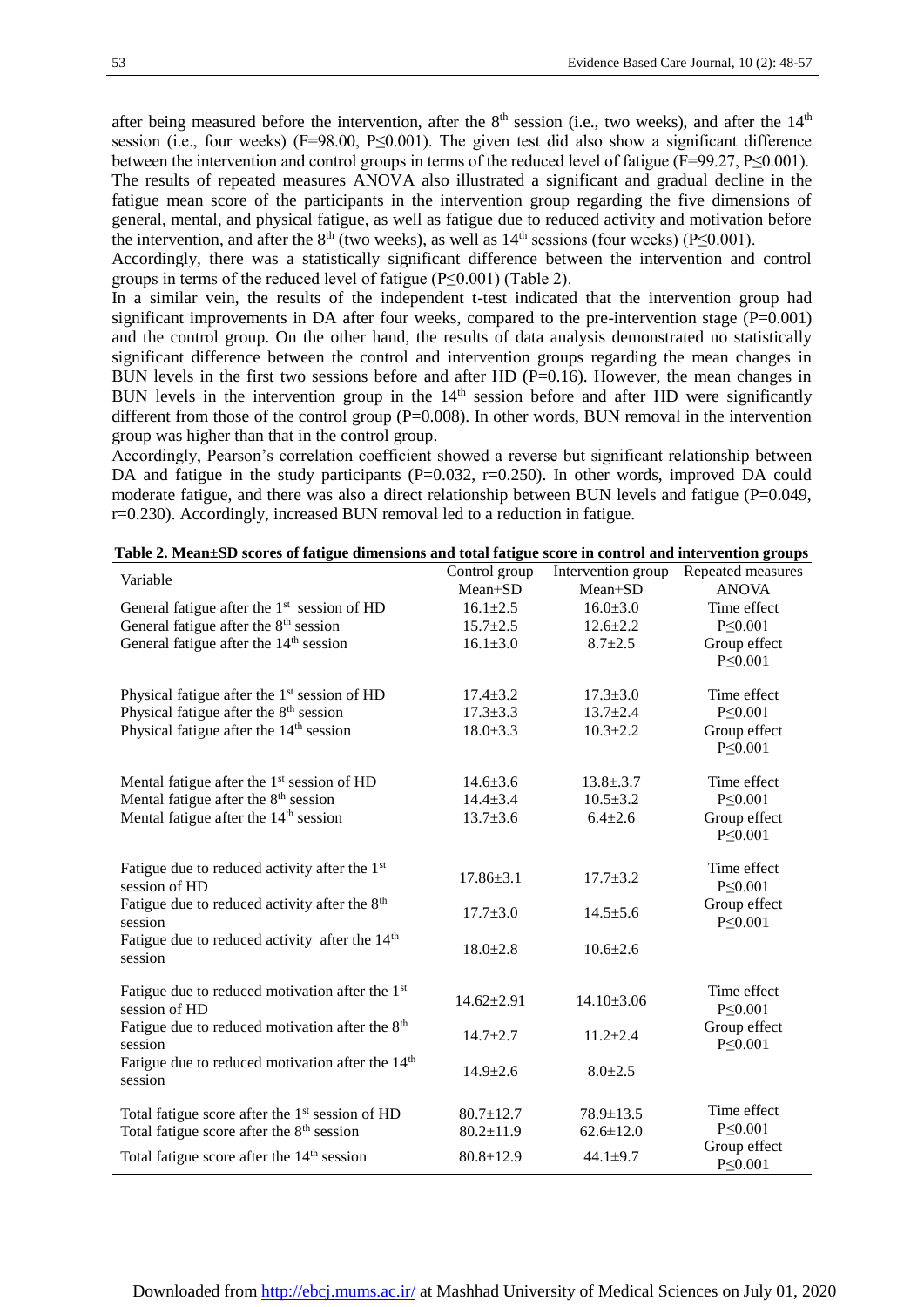

**Figure 1. Workflow diagram**

#### **Discussion**

The results of the present study showed that increased BFV of a dialysis machine could significantly and gradually reduce the fatigue mean scores of the participants in total and five dimensions of general, physical, and mental fatigue, as well as fatigue due to reduced activity and motivation during three times of measurement. Given that the BUN level is one of the physiological factors affecting fatigue in HD patients (17), the results of the present study showed that the participants in the intervention group had more BUN removal, compared to the control group. Therefore, higher levels of BUN removal leads to fewer levels of fatigue. On the other hand, considering the effective role of the BUN level in determining DA, the results established that the participants in the intervention group had better DA than that in the control group.

Reduced ability of the cardiovascular system to supply oxygen to the muscles and remove metabolism-induced products along with the accumulation of toxins, such as BUN can be the cause of fatigue in patients affected with CKD (17). Accordingly, this study hypothesized that if DA was increased by removing more waste, participants' fatigue would be diminished. The results of the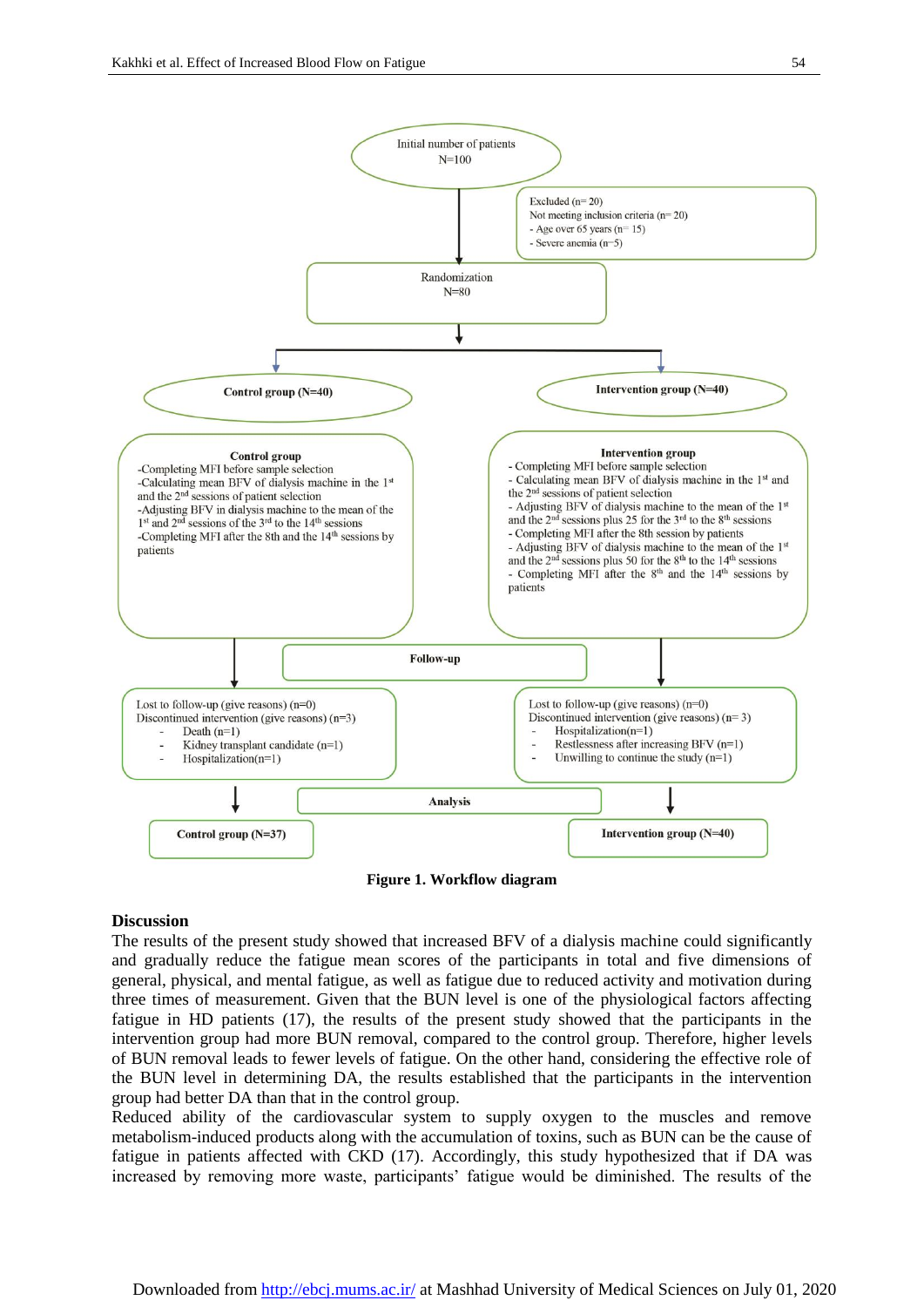present study suggested that the high BFV of the dialysis machine led to better DA in the intervention group in a significant manner after 12 sessions of HD, compared to the control group. Moreover, the findings revealed an improvement in patients' fatigue during this time.

In line with the results of this study, Shahdadi et al. (2017) (20), Borzou et al. (2009) (18), and Gutzwiller et al. (2003) (21) had also reported in their studies that an increase in BFV would significantly enhance DA without intensifying HD complications (20). The blood pressure is a gold standard in hemodynamic conditions (31), and increased BFV did not reduce blood pressure in the present study. Moreover, Kim et al. (2004) stated that increased BFV by 15-20%, compared to the pre-intervention stage, resulted in improved DA, whereas the mean BUN removal was significantly increased in the participants (19).

However, none of the studies determined the relationship between fatigue in participants and changes in BFV during HD. Moreover, the results of the present study indicated a decline in fatigue levels among the participants throughout 12 sessions with a gradual rise in BFV in the dialysis machine. Therefore, the hypothesis of the present study confirmed the improvement of patients' fatigue with high BFV and improved DA. In addition to reducing fatigue, fatigue dimensions had also gradually diminished with an increase in the BFV in the dialysis machine.

In other words, general fatigue refers to a person's level of energy, a need for sleep and rest, getting tired early, and disturbance in a person's overall daily function in general (27). The results of the studies revealed that one-third of the patients undergoing HD were facing sleep problems, restless sleep, daily drowsiness (32, 33), and inadequate sleep, which probably led to insufficient performance and irritability. Therefore, there is the possibility that sleep disorders can create general fatigue (34). Considering the results of studies that showed improvements in sleep disorders and decreased severity of uremic pruritus following increased BFV of dialysis machine (24), the present study established that high BFV might boost a person's energy level by enhancing patients' sleep disorders, preventing premature fatigue, and possibly reducing patients' general fatigue.

Mental fatigue also represents cognitive symptoms in individuals, such as lack of concentration and distraction. This type of fatigue in HD patients can further lead to physical and mental weakness and inability to work, play roles, and perform tasks (27). It seems that increased BFV can boost concentration and reduce distraction, and ultimately mitigate mental fatigue through the removal of metabolic wastes.

The dimension of fatigue due to reduced activity also stands for problems in the patient's daily activities (27). Post-HD fatigue is thus a common debilitating symptom, which often occurs after HD sessions. This type of fatigue reduces activities, restricts patient's functions, and lowers social participation when this procedure is fulfilled (35). Increased BFV can also improve DA and enhance the patient's daily activities.

Additionally, the dimension of reduced motivation refers to a lack of motivation to initiate any activities (27). Accordingly, patients with CKD undergoing HD experience high levels of stress, anxiety, and depression. Dialysis often disables these patients and discourages them to engage in daily activities (36). These things make it impossible for a person to be motivated to do their daily activities. It seems that increased BFV generates a sense of energy by preventing the retention of waste products, thereby increasing motivation in HD patients.

In the present study, two-fold growth in BFV could lower fatigue more than twice that may be caused by increased BUN removal, removal of toxins from the body, and improved DA.

One of the limitations of this study was the small sample size. Therefore, larger sample size can help evaluate the more significant effects of increased BFV. Moreover, the individuals themselves could only evaluate the subjective nature of fatigue. Accordingly, the researchers' uncertainty of correctness and accuracy of the data and responses from the participants could be among the limitations of this study.

#### **Implications for Practice**

The results of the present study showed that a gradual increase in BFV of dialysis machines used for patients with CKD could significantly reduce fatigue in various dimensions by improving DA and boosting BUN removal. Moreover, an increase in the velocity of the dialysis machine can be easily performed by nurses working in dialysis departments. The BFV of dialysis machines can be increased to a maximum of 350 rpm concerning patient tolerance (patients' normal blood pressure) to reduce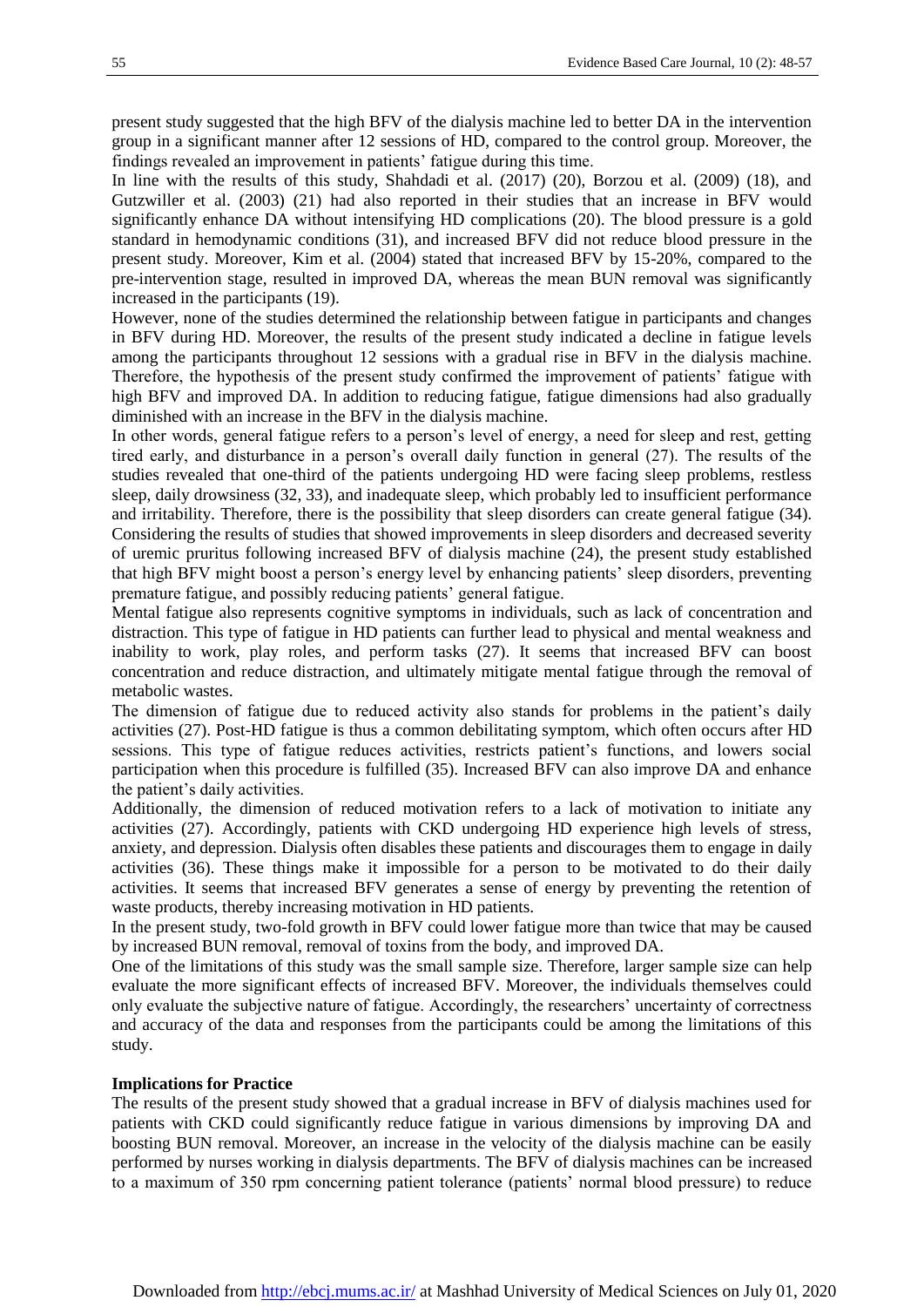their fatigue.

#### **Acknowledgments**

This study was extracted from an MSc thesis in Critical Care Nursing submitted to the School of Nursing at Mashhad University of Medical Sciences, Mashhad, Iran (code no. 951331). Moreover, it was approved by the code of ethics (IR.MUMS.REC.1395.612), which was listed in the Iranian Registry of Clinical Trials (IRCT, IRCT2017042433617N1).

The authors hereby appreciate the Deputy of Research and Technology of Mashhad University of Medical Sciences, Mashhad, Iran, for its financial support. Furthermore, they extend their sincere gratitude to the staff and the patients of the dialysis departments of 17-Shahrivar Hospital and Shafa Dialysis Center, Mashhad, Iran, for their contribution to conducting this study.

#### **Conflicts of Interest**

The authors declared no conflict of interest regarding the publication of this study.

#### **References**

- 1. Iran Dialysis Consortium. A comprehensive report on the status of patients with renal failure in the world and Iran. Tehran, Iran: Iran Dialysis Consortium; 2015.
- 2. Asadi N, Royani Z, Abbaszadeh A. A study of some fatigue-related factors based on unpleasant symptoms theory in Kerman-resident hemodialysis patients. Modern Care J. 2014;11(2):119-26.
- 3. Fukuda S, Koyama H, Kondo K, Fujii H, Hirayama Y, Tabata T, et al. Effects of nutritional supplementation on fatigue, and autonomic and immune dysfunction in patients with end-stage renal disease: a randomized, double-blind, placebo-controlled, multicenter trial. PloS One. 2015;10(3):e0119578.
- 4. Joshwa B, Khakha DC, Mahajan S. Fatigue and depression and sleep problems among hemodialysis patients in a tertiary care center. Saudi J Kidney Dis Transpl. 2012;23(4):729-35.
- 5. Biniyaz V, Tayebi A, Sadeghi Shermeh M, Ebadi A, Neamati E. The effect of supplementation with intravenous vitamin C on fatigue of hemodialysis patients. Iran J Crit Care Nurs. 2013;6(3):145-54.
- 6. Hadadian F, Ghorbani A, Falah H, Latifi SM. The effect of trancscutaneus electrical acupoint stimulation (TEAS) on fatigue reduction in hemodialysis patients. J Kermanshah Univ Med Sci. 2011;15(3):e79354.
- 7. Bassirimoghadam M, Madadkardehkordi S, Mohammadpour A. Effect of progressive muscle relaxation technique on fatigue in patients undergoing hemodialysis. Prev Care Nurs Midwifery J. 2014;3(2):24-32.
- 8. Molaie E, Royani Z, Moujerloo M, Behnampour N, Golage J, Khari M. Anxiety, depression and quality of sleep related to fatigue in patients undergoing hemodialysis. J Res Dev Nurs Midwifery. 2014;11(1):99-107.
- 9. Jhamb M, Pike F, Ramer S, Argyropoulos C, Steel J, Dew MA, et al. Impact of fatigue on outcomes in the hemodialysis (HEMO) study. Am J Nephrol. 2011;33(6):515-23.
- 10.Horigan A, Rocchiccioli J, Trimm D. Dialysis and fatigue: implications for nurses–a case study analysis. Medsurg Nurs. 2012;21(3):158.
- 11.Smets E, Garssen B, Bonke BD, De Haes JC. The multidimensional fatigue inventory (MFI) psychometric qualities of an instrument to assess fatigue. J Psychosom Res. 1995;39(3):315-25.
- 12.Fazel Asgarpoor A, Amini Z, Zeraati A, Esmaeli H. The effect of a care plan based on the Roy Adaptation Model on level of Fatigue in hemodialysis patients. Evid Based Care. 2011;1(1):77-90.
- 13.Bidgolimoh BM. Iranian generic drugs. Tehran: Sina Teb Publication; 2015.
- 14.Maniam R, Subramanian P, Singh SK, Lim SK, Chinna K, Rosli R. Preliminary study of an exercise programmer for reducing fatigue and improving sleep among long-term hemodialysis patients. Singapore Med J. 2014;55(9):476-82.
- 15.Sadeghi Zarmehri N, Hassanzadeh F, Aghebati N, Sharifipour F. Comparison of the effects of using self-regulation theory and self-care education on medical adherence in patients receiving peritoneal kidney dialysis. Evid Based Care. 2018;8(3):35-45.
- 16.Elliott D, Aitken L, Chaboyer W, Marshall A. ACCCN's critical care nursing. New York: Elsevier; 2011.